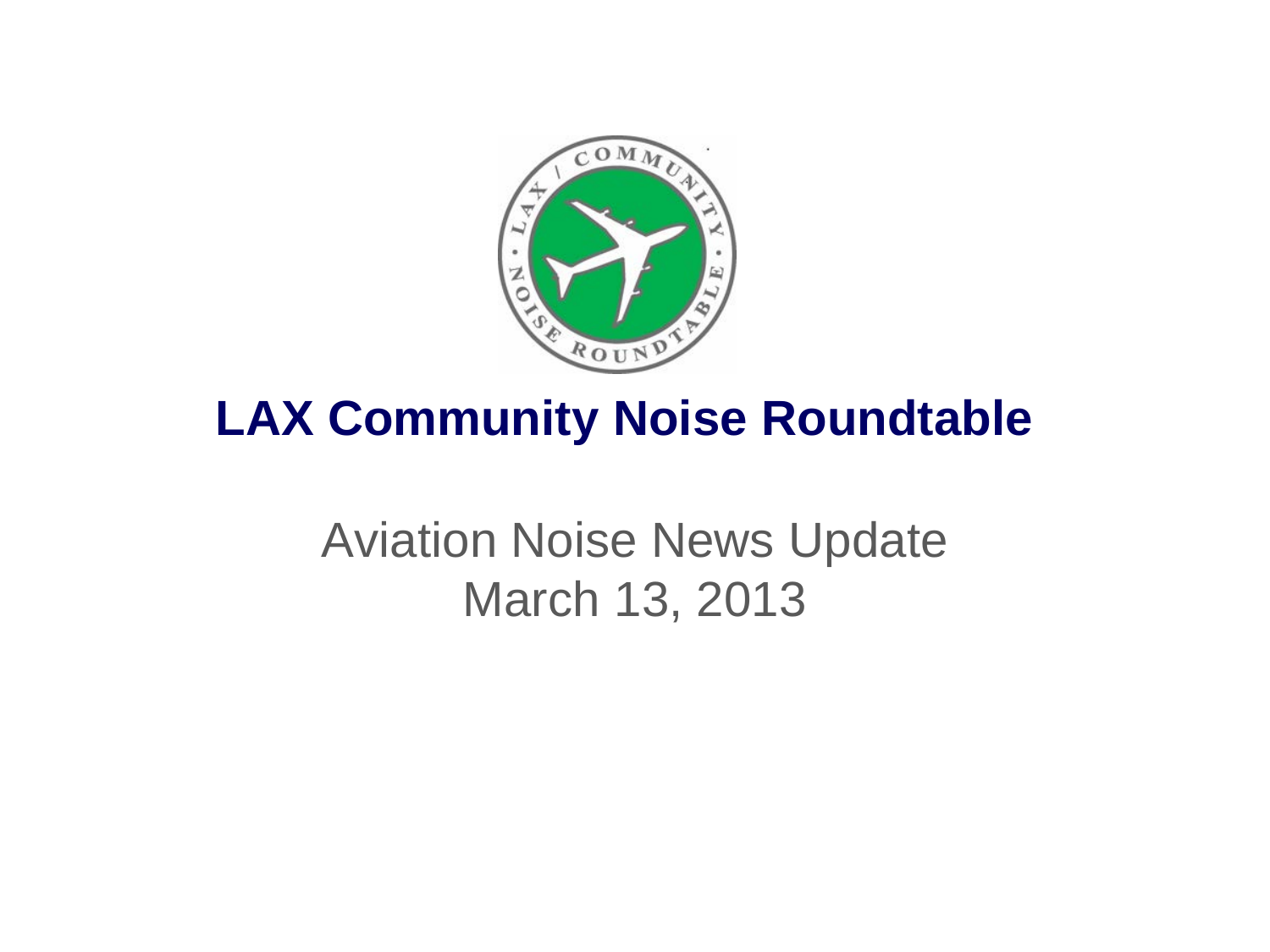

- **After 45 years, American Airlines has unveiled a new paint scheme for its aircraft as it exits bankruptcy**
- **The new paint scheme features the profile of a sleek eagle, and a tail representative of the U.S. Flag**
	- The unveiling came as American Airlines was deciding whether to merge with US Airways
	- "This look sort of speaks for itself," said American Chief Executive Tom Horton, "This is, I think, a very powerful image for the new American, whether we proceed with the combination or not."
- **American Airlines has 550 aircraft on order from Boeing and Airbus and needed to move away from the polished metal look and pick a paint scheme that will be usable on aircraft made of composite materials instead of aluminum**

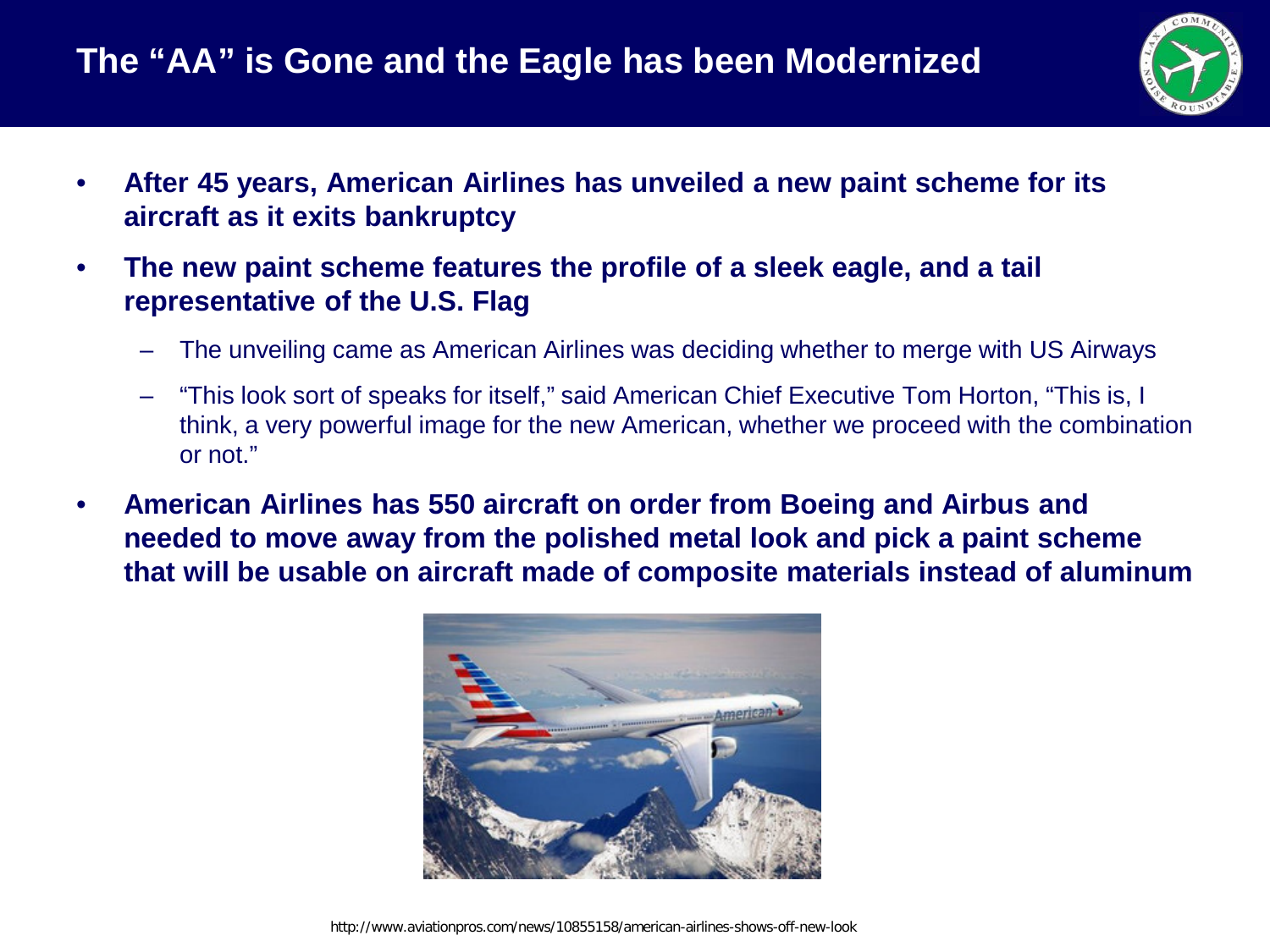#### **American, US Airways Agree on Merging**



- **The board of directors of American Airlines parent AMR Corp. and US Airways have approved a merger agreement**
- **Key items from the merger include:**
	- The new combined airline will be called American Airlines
	- An equity value of \$11 billion
	- Based at Dallas/Ft. Worth International Airport
	- Expected to generate \$1 billion in annual net synergies by 2015
	- Have more than 1,500 aircraft (additional 600 aircraft on order)
	- Operate 6,700 daily flights to 336 destinations in 56 countries
	- Maintain all current hubs
- **The merger now leaves the U.S. with three full-service (legacy) air carriers, down from six five years ago**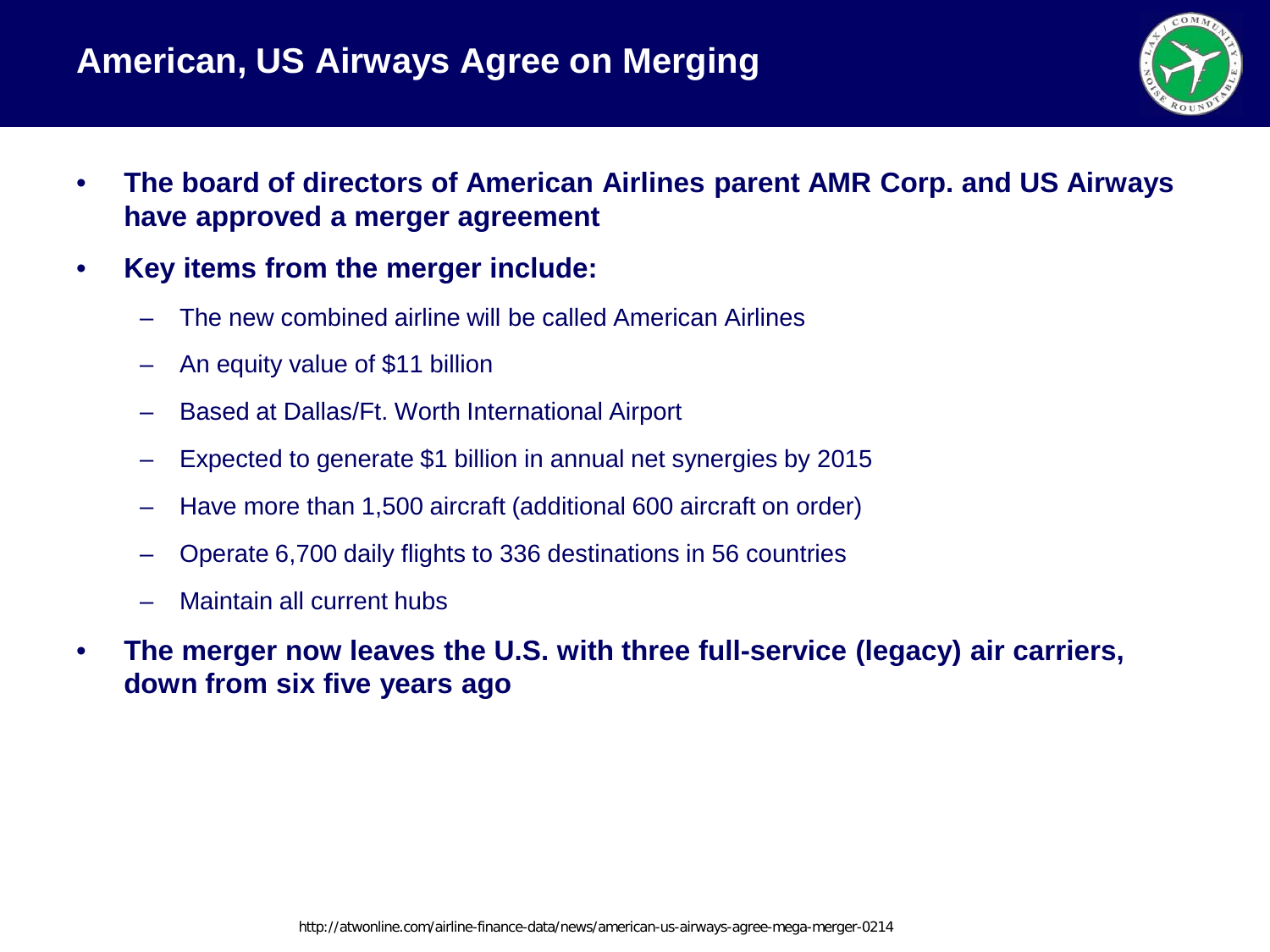## **Schiff, Feinstein Reintroduce Bill to Fight Helicopter Noise**



- **Senate and House Representatives reintroduce bill to keep the L.A. Residential Helicopter Noise Relief Act in the legislative pipeline**
- **The Bill had to be reintroduced with a new congress in session**
	- Representatives proposing the Bill Include: Adam Schiff, Henry Waxman, Brad Sherman, Barbara Boxer, and Dianne Feinstein
- **The bill would require the FAA to set and implement guidelines on flight routes and height limitations for aircraft such as news helicopters**
- **The bill would not restrict helicopters operated by the L.A. Police Department, or other emergency responders**
	- A report is expected in May with recommendations for height and route restrictions that were a result of meetings held between local communities and the FAA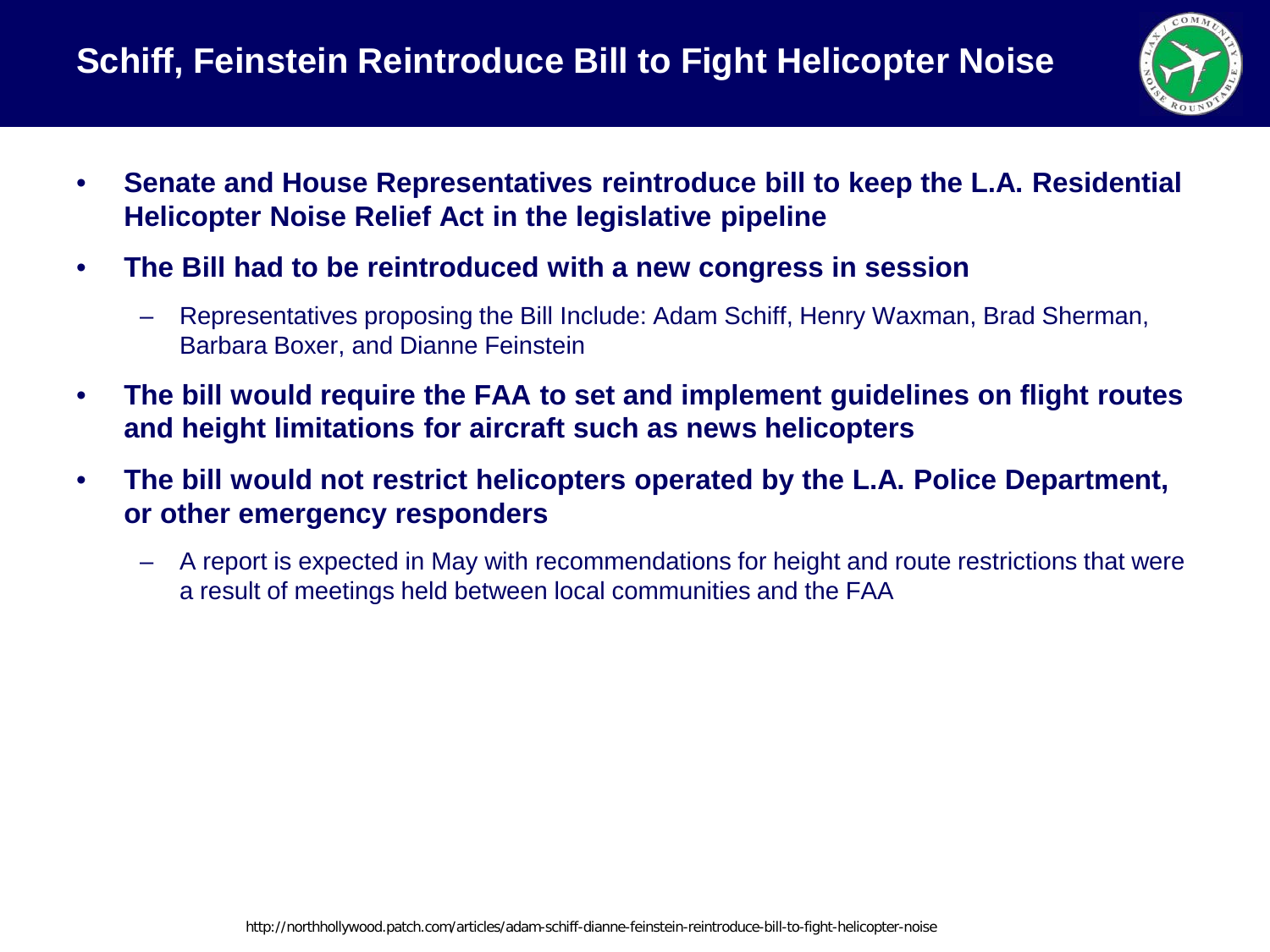### **Lomita Endorses Bills to Reduce Helicopter Noise**



- **Lomita has become the first city in the county to endorse both the House and Senate bills to reduce helicopter noise**
	- Lomita City Council voted unanimously to support the bills that would establish helicopter routes and minimum altitudes
	- Lomita is located near the Torrance Municipal Airport which is home to the largest helicopter manufacturer in the world
- **When discussing the noise complaints, City Manager, Michael Rock says, "Every single day one of the council members gets a phone call about it. It's a big deal. They're very anxious to get something in place."**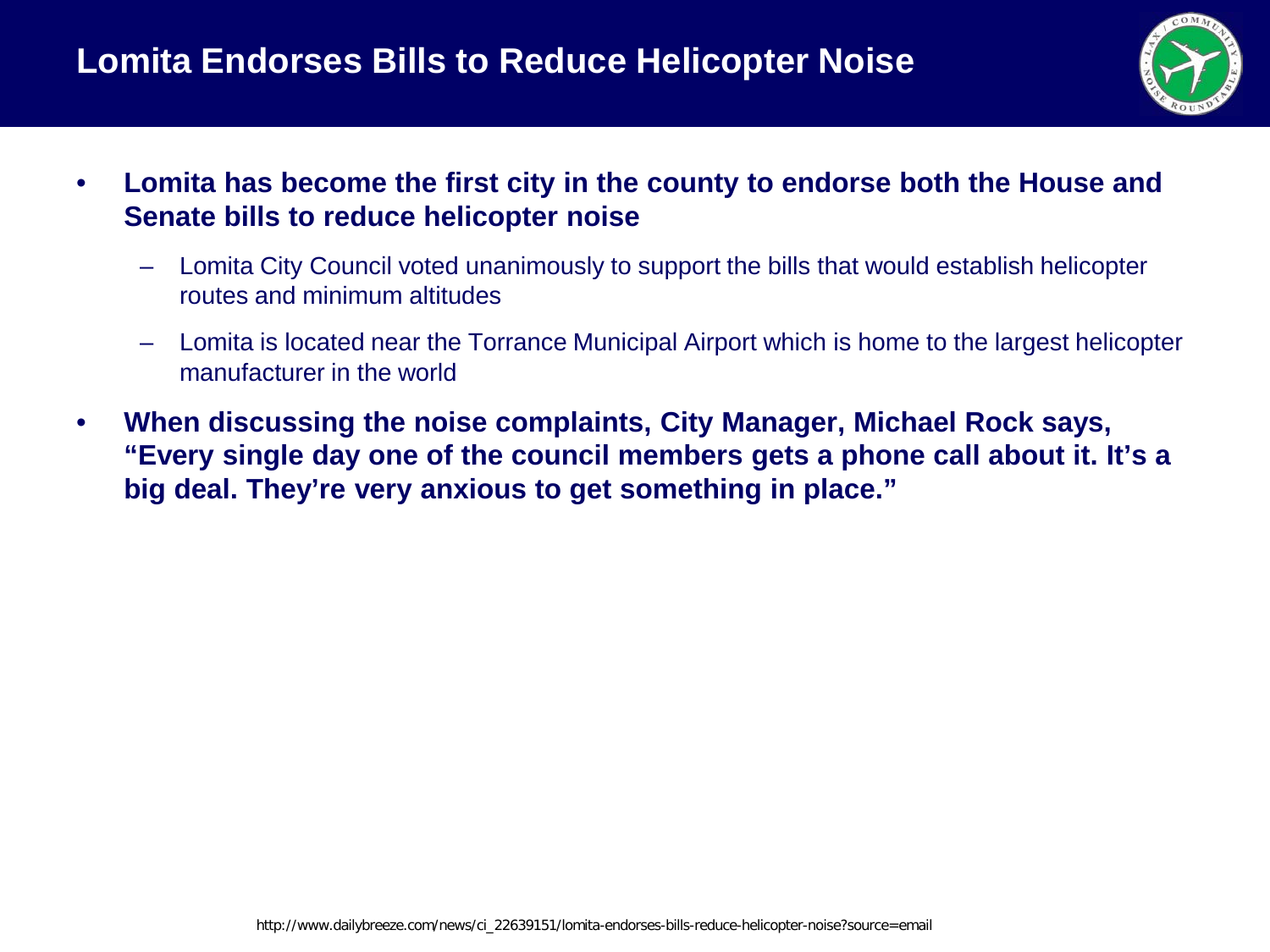## **Airports Across the Country May Feel the Effects of Sequestration**

- 
- **The FAA will be forced to cut \$600 million from their budget that could cause flight delays, longer lines, and air traffic control closures at airports in the Los Angeles area**
	- The effects will not take hold until April, giving the President and Congressional leaders time to make a deal
- **The TSA head says lines at security gates could grow longer during peak spring and summer travel seasons**
	- **This is a result of having to cut overtime pay for TSA employees, reducing the number of screening officers**
- **National Air Traffic Controllers Association (NATCA) says the cuts could lead to fewer flights and delays of up to 90 minutes during peak hours**
	- Safety will remain key, and with fewer controllers, fewer airplanes will be allowed in the sky
- **The FAA has plans to shut down towers with less than 150,000 annual operations which would mean the closure of Santa Monica's control tower**
	- Pilots can still use the airport by making radio calls with their intentions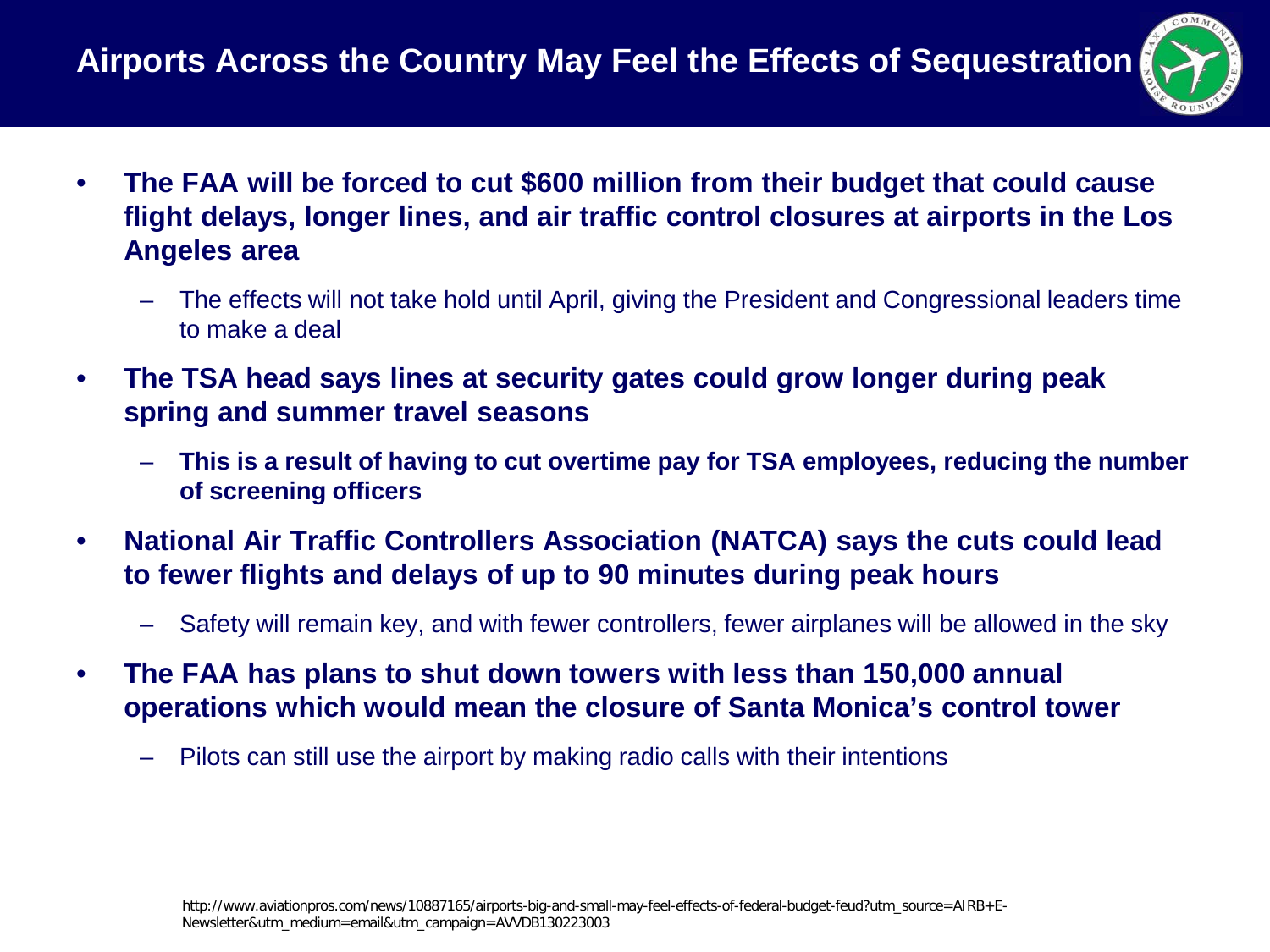

- **The FAA issued Program Guidance Letter (PGL) 13-04 announcing a Pilot Program for Redevelopment of Airport Properties**
	- Up to four eligible airports that have an FAA-approved Part 150 airport noise compatibility program may apply to the agency to receive discretionary Airport Improvement Program (AIP) grants up to \$5 million each
	- The funding will be drawn from the AIP noise set-aside under the FAA Modernization and Reform Act of 2012
	- Airports have until January 15, 2015 to submit applications, with final decisions by the FAA being made on September 30, 2015
- **As part of the grant funding, an eligible airport can submit a Passenger Facility Charge (PFC) approval request to fund allowable costs**
	- The FAA will fund 80 percent of the pilot program, the airports must fund the remaining 20 percent, but can use PFC charges for that purpose
- **To be eligible for the pilot program, airports must be working in partnership with a neighboring jurisdiction on their pilot program project**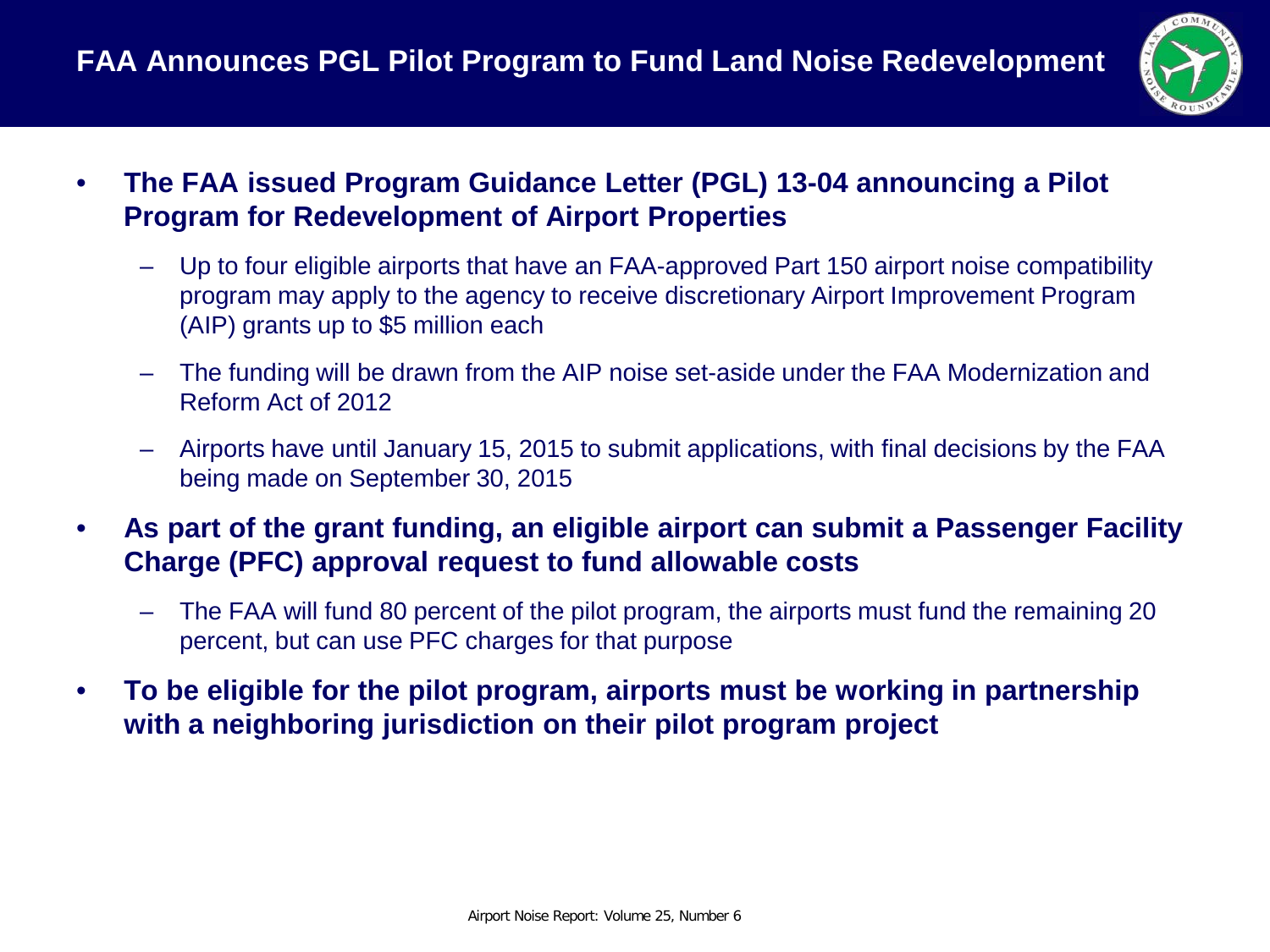

- **A Task Group of the NextGen Advisory Committee says that it has identified a potential way to comply with the Categorical Exclusion (CatEx) 2 provision**
	- CatEx2 was a provision as a result of the FAA Modernization and Reform Act of 2012 that seeks to accelerate the introduction of NextGen Performance-based Navigation (PBN) procedures by giving them Categorical Exclusion (CatEx) from environmental review
	- Last September, the FAA told the NAC that it has not been able to identify a "technically sound approach" to measuring reductions in noise on a per flight basis as required to meet the CatEx2 provision using DNL
- **The Task Group is in the process of developing and refining an approach to comply with CatEx2 called "Modified Contour Overlay" still utilizing DNL**
	- "It uses a grid analysis to show what the population exposure to various DNL noise levels would be with and without a PBN procedure."
	- The Modified Contour Overlay would allow communities to see the number of people that would get increases, decreases, or no change in noise level in 5-dB increments ranging from 45-50 DNL to 75-80 DNL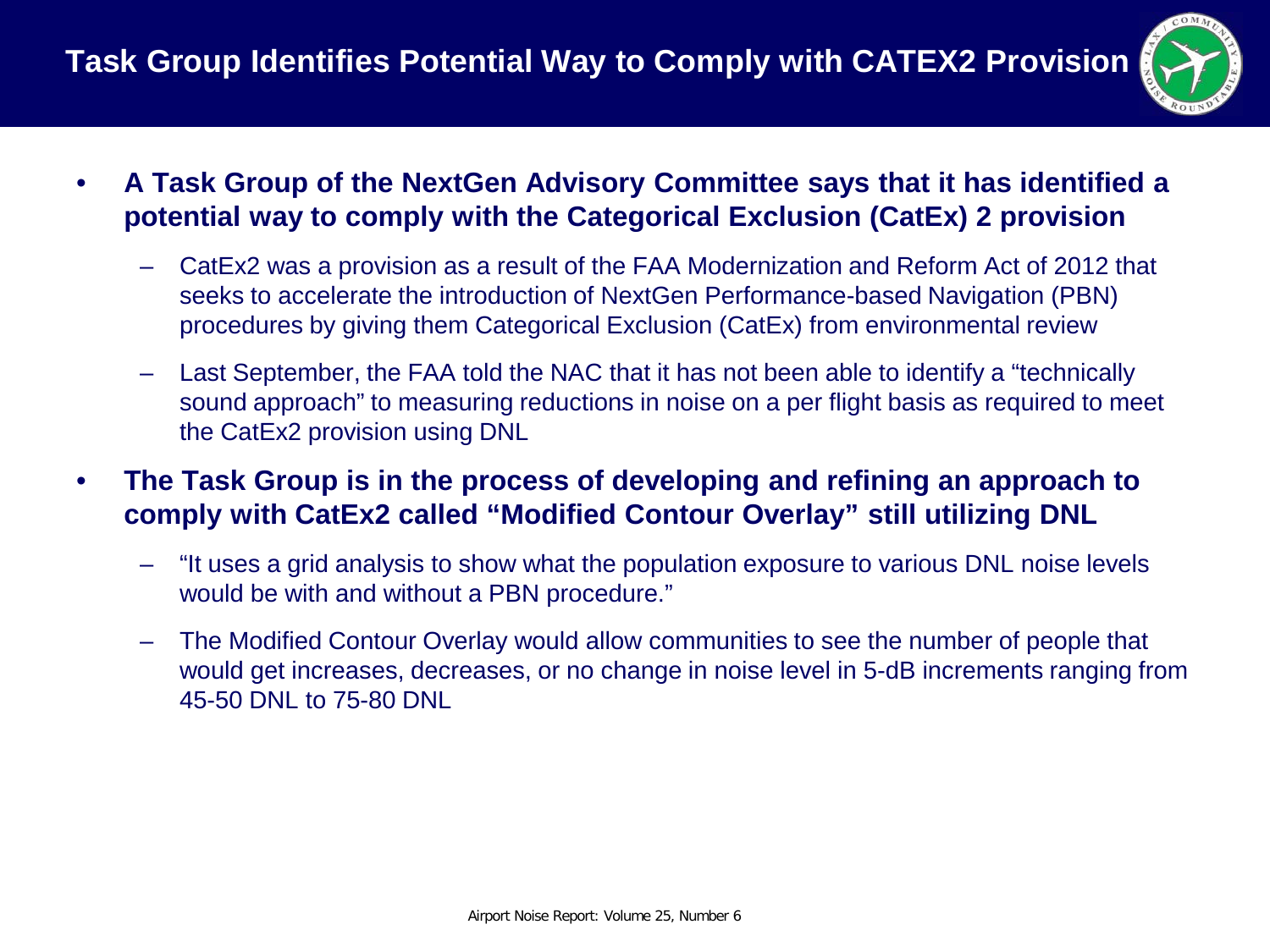

- **The Task Group told the NAC that the approach for compliance is a two-step process:**
	- 1. Determine the noise-sensitive "area of concern"
	- 2. Determine the "change in contribution to DNL on a per-flight basis"
		- Detailed grid computations, comparing existing procedure to the proposed procedure at noise sensitive locations
- **Four Key Issues Raised:**
	- Requires a noise analysis that takes time and resources to prepare
	- It is possible for one procedure to be found in compliance, while another, or even perhaps the same procedure to a different runway, may be found non-compliant
	- Should existing NEPA significance criteria be applied before CatEx2 and this metric be considered
	- This approach may be difficult to explain to communities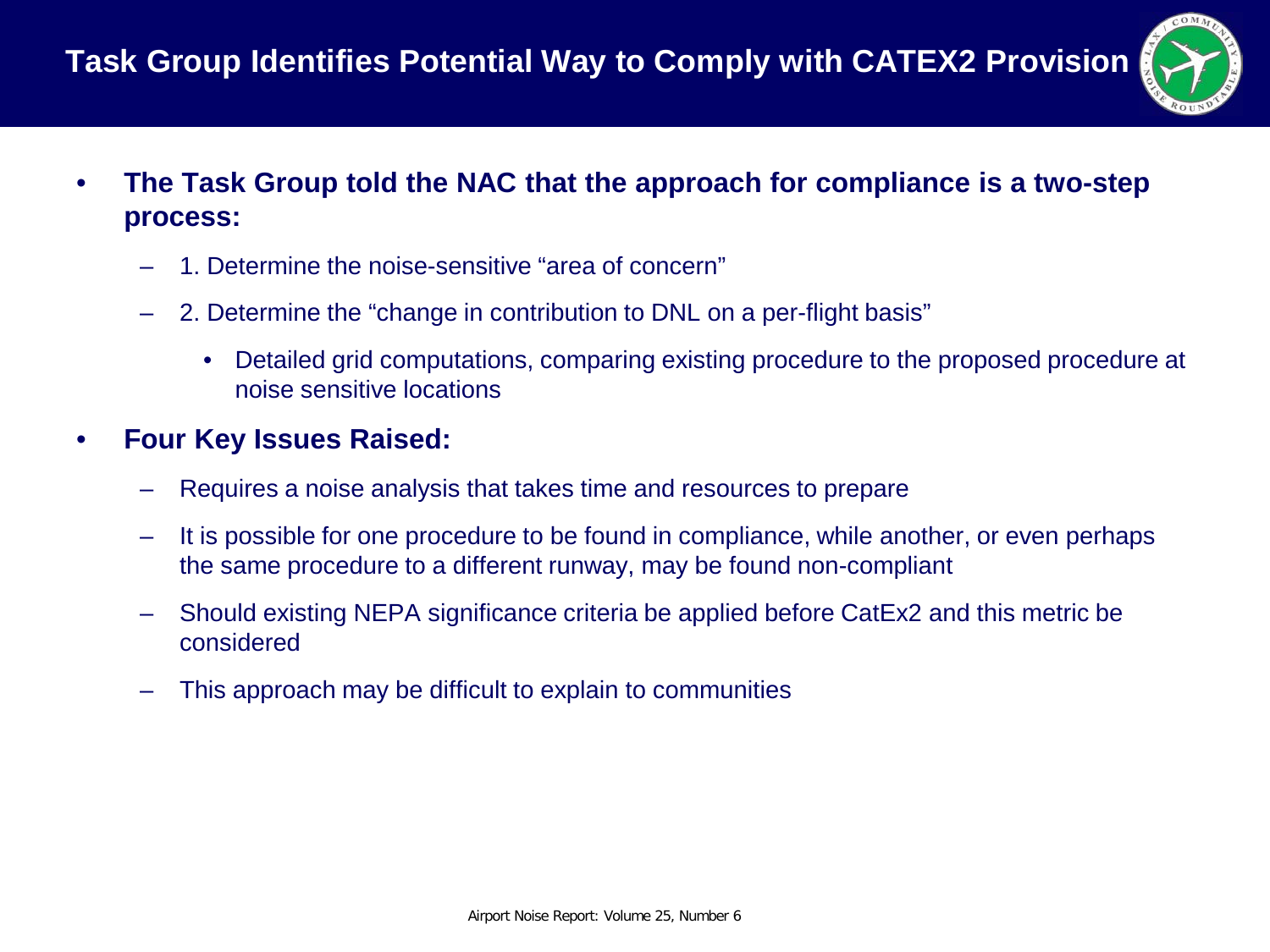

- **The Department of Transportation (DOT) defended the Noise Set-Aside in the Airport Improvement Program (AIP) in a recent letter to Congress**
	- This letter was in response to the Government Accountability Office (GAO) report that questioned whether the Noise Set-Aside will remain relevant in the future
	- The GAO found that since 1982, the FAA has provided \$5.8 billion in AIP noise grants to 481 airports, but a number of indicators point to a decline in future demand

#### • **The DOT response letter to the GAO included the following statements:**

- "The Noise Set-Aside within the AIP remains a vitally important part of the FAA's capability to mitigate noise to a level that does not constrain the growth of the nation's air transportation system," DOT Assistant Secretary for Administration Brodi Fontenot wrote in the December 12, 2012 letter
- "While commercial aircraft are significantly quieter…, there are still more than 300,000 people living and going to school within significantly noise-impacted areas…", Fontenot told **Congress**
- "At current funding levels, FAA estimates it will take 15-20 years to mitigate noise for the population of residents and students remaining within significantly-impacted areas"